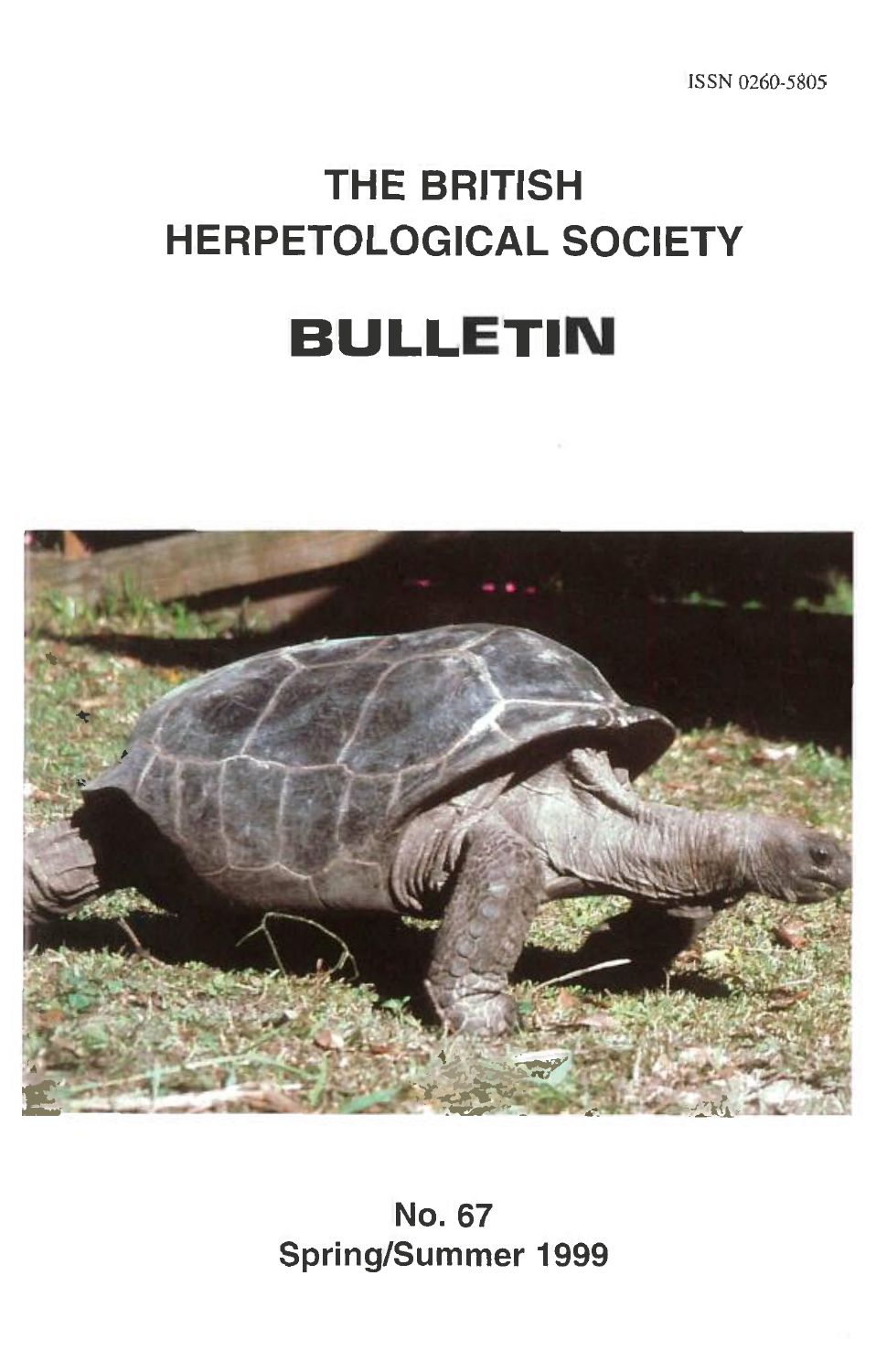## **NOTES ON SOME SEYCHELLES REPTILES**

## **J. GERLACH**

## *53 River Lane, Cambridge CBS 8HP, UK*

## **INTRODUCTION**

The Seychelles islands comprise some 140 islands (including rocks and sand cays). Reptiles are found throughout the group but are most diverse in the northern, granitic islands. In these 23 reptile species have been recorded, of which 15 are endemic species and 2 endemic sub-species.

The reptile fauna of the Seychelles islands is relatively well known in terms of basic taxonomy. The majority of species were described or identified by the 1950s with only two full species being described since then (the tortoise *Dipsochelys arnoldi* (Bour 1982) and the gecko *Ailuronyx tachyscopaeus* (Gerlach & Canning 1996)). Very few species have been studied in any detail and there is very little published information on the ecology of most taxa. This account summarises some recent observations on the distribution, behaviour and diet of some species of Seychelles reptiles and reports on the first confirmed sighting of a Yellow-Bellied Sea Snake in Seychelles waters.

### **Gekkonidae**

*Urocotyledon inexpectata* Seychelles Sucker-Tailed Gecko (Plate 1).

Two Seychelles Sucker Tailed Geckos (male and female) were found in a house at Le Niol, Mahe in January 1995. These were kept in a vivarium for 12 days (9/1/95-21/1/95). Prior to capture they were observed for a week. The female was in constant residence in a crack between a piece of wood and a wall. The male was seen only on 3 days and appeared to move between at least two sites. The female measured 39mm snout-vent length, with a tail of 45mm; the male 37mm snout-vent, tail 47mm. Hemipenial bulges were visible on the male but no enlarged femoro-anal pores.

The sucker on the tail of *Urocotyledon* is known to be important to the genus as indicated by the regeneration of the sucker recorded in other species (Klugee 1983). A male *U. inexpectatus* was found in a nearby wood-shed with a fully regenerated tail, including a functional sucker. During locomotion the tail sucker is used constantly, being moved and pressed against the substrate after each leg movement cycle. This produces a characteristic tail mark on glass surfaces — a sucker trail of contiguous circles (diameter 0.75mm).

Throughout the period of observation both prior to and including the 12 days in captivity activity was not observed before dusk (18:15-18:55). The captive geckos consumed an average of 1.86±1.06 food items per day. During a single feeding observation the female spotted a 5.5mm long cricket *(Zarceus fallaciosus)* on the ground 20cm away. She jumped onto the ground and approached to 15cm, stopped, coiled to spring and watched the cricket for 95 seconds. She then approached another 1 cm, coiled again and then jumped the intervening 14cm, knocking the cricket lcm away. The cricket was stunned and remained immobile. The gecko licked her mouth, turned her head towards the cricket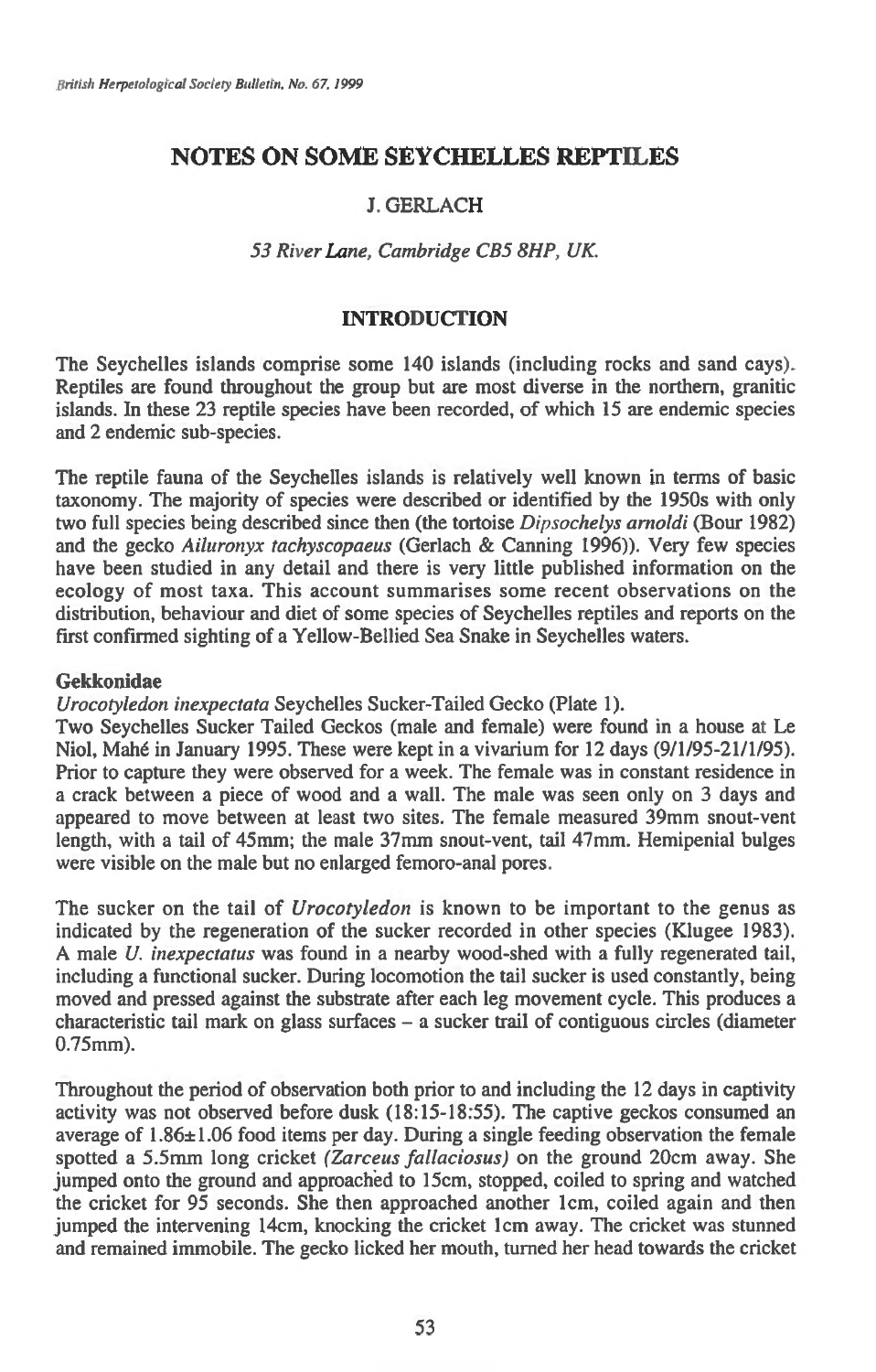

**Plate 1.** Seychelles Sucker-Tailed Gecko *(Urocotyledon inexpectata)* 



**Plate 2.** Burrowing Skink *(Pamelascincus gardineri)*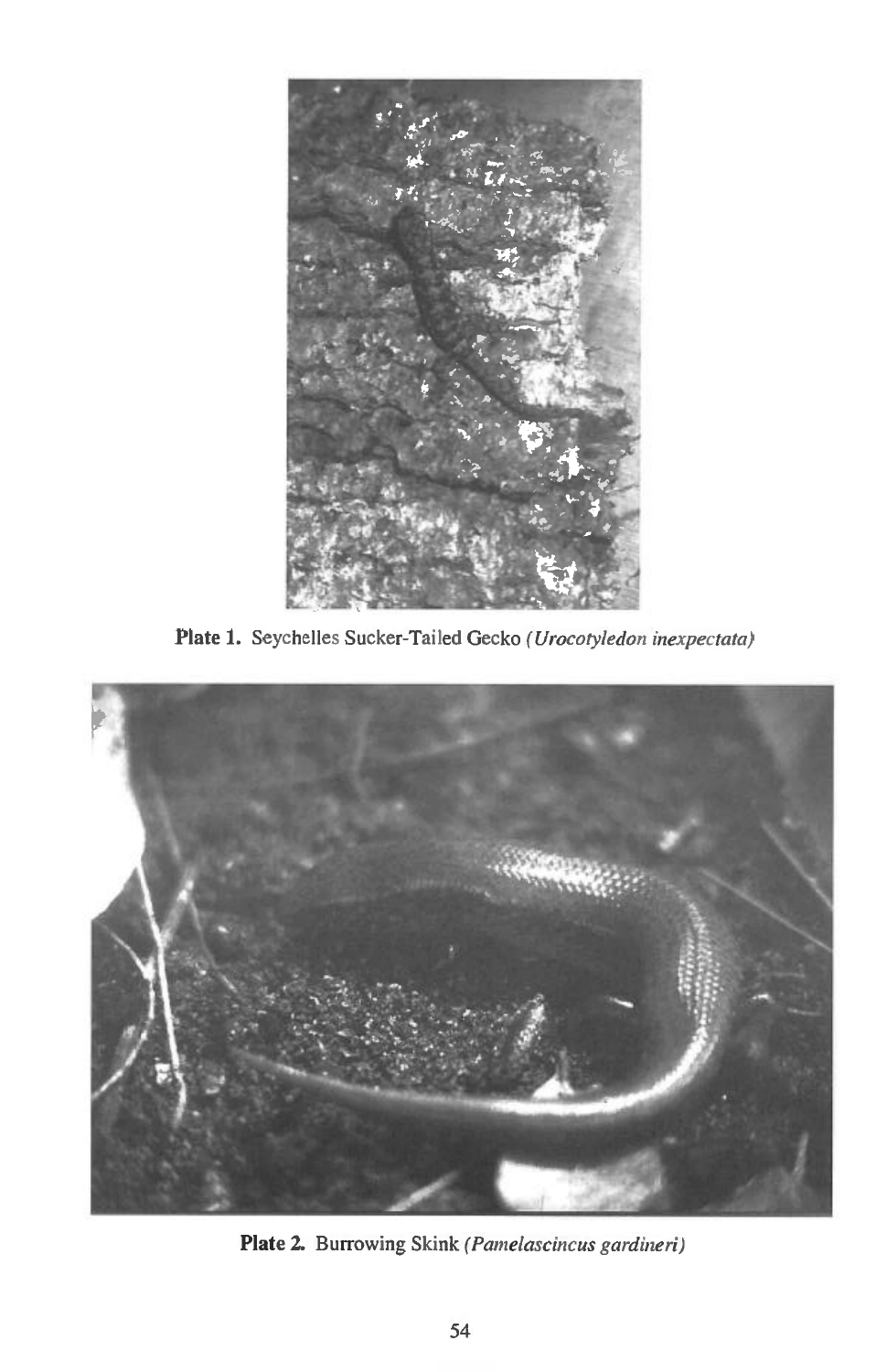

**Plate 3.** Aldabran Giant Tortoise *(Dipsochelys dussumieri)* 



**Plate 4.** Seychelles Giant Tortoise *(Dipsochelys hololissa)*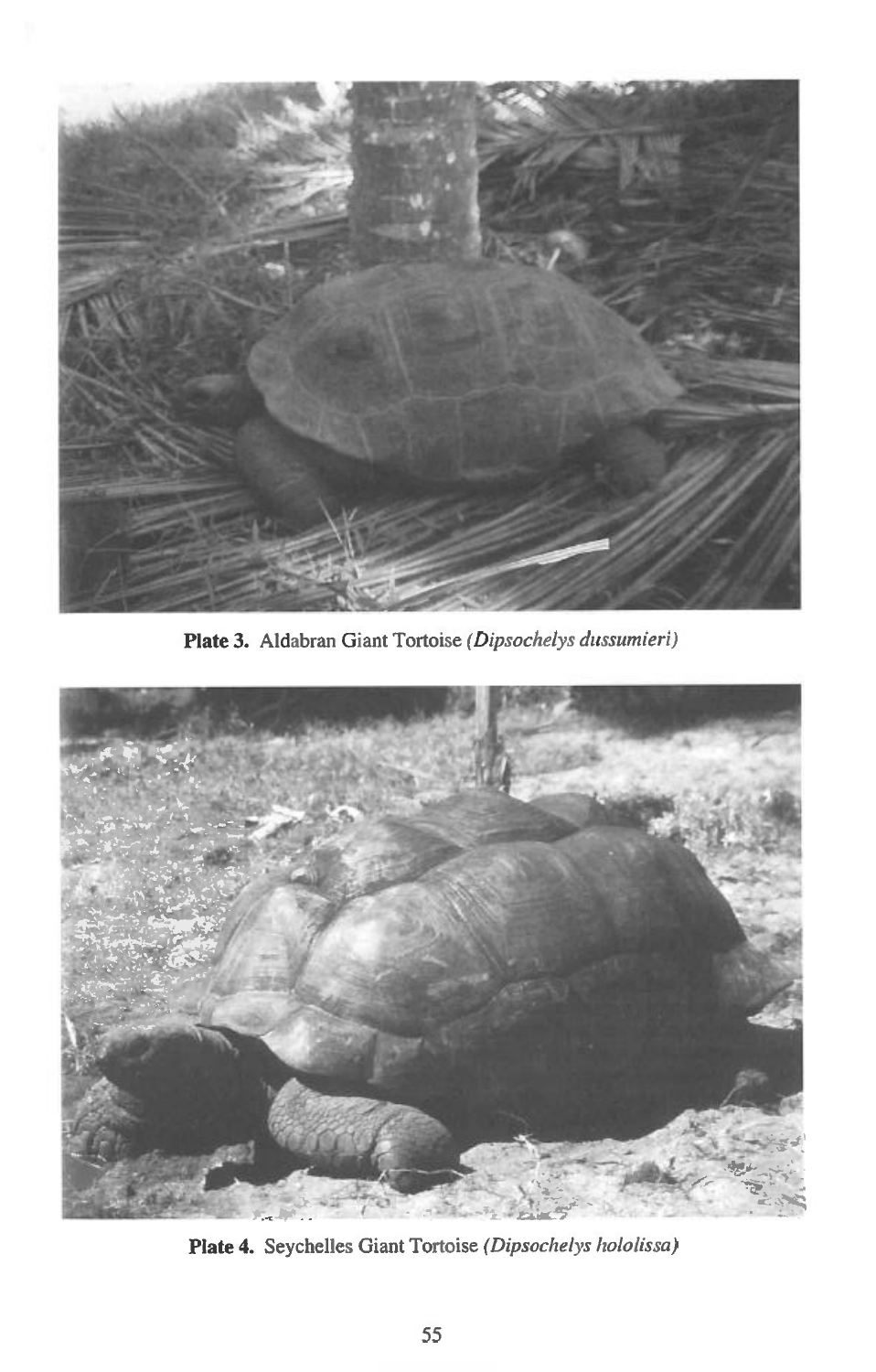

**Plate 5.** Yellow-Bellied Sea Snake *(Pelamis platurus).* Photo by A. Skerrett



**Fig. 1.** Drawing of the giant bronze gecko *(Ailuronyx* cf. *trachygaster);*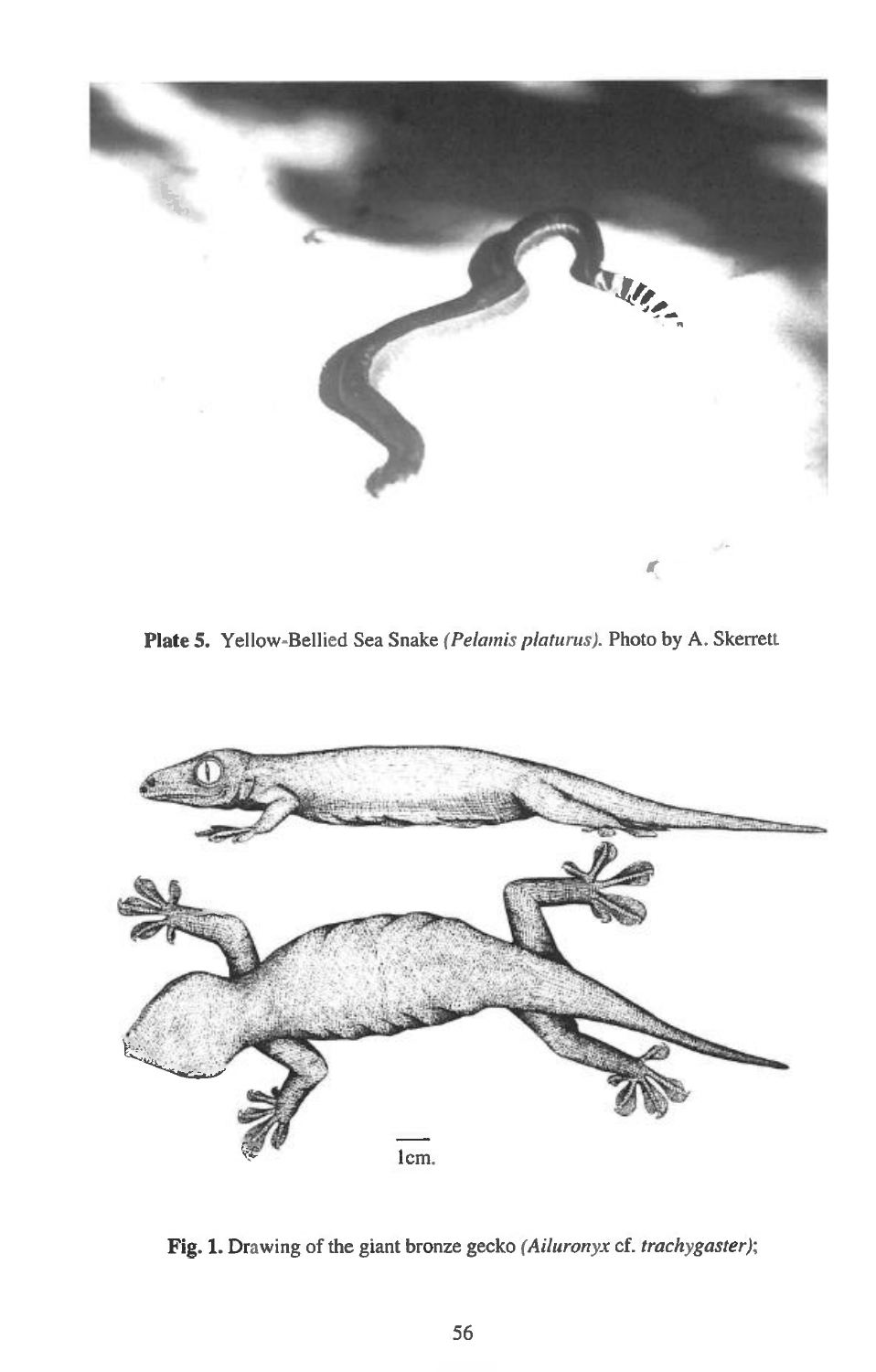and ate it. She was very nervous on the ground and returned to a piece of bark straight away.

During the 12 days of captive observations a single courtship attempt was observed. At 18:35 the male and female were both active, 15cm apart. The male was on the ground and the female on a vertical piece of bark. The female was facing the male who was turned sideway, both were stationary. The male lifted his tail until its full length was held at an angle of 45° to the ground, exposing the bright yellow underside. He then slowly waved the last 2/3 of the tail from side to side. The female jumped at the male aggressively, ending the display. From this observation it would appear that the bright yellow colour on the underside of the male (the female's underside was grey) is associated with sexual selection and ritualistic display.

#### *Ailuronyx* spp. Bronze Gecko

Two species of *Ailuronyx* have been identified in the Seychelles; the large (81-116cm SV) A. *seychellensis* and the dwarf (56-84cm SV) species *A. tachyscopaeus* (Gerlach & Canning 1994). There have been reports of a giant form (Henkel & Zobel 1987) in the Vallee de Mai on Praslin. This form is regularly seen in the Vallee de Mai and Fond Ferdinand areas (J. Gemma pers. comm, to R. Gerlach). I have also seen it on two occasions. Both times it was on the leaves of the Coco-de-mer Palm *(Lodoicea maldivica)* some 7m above the ground and impossible to capture. It is an exceptionally large gecko and estimates derived from photographs suggest a snout-vent length of 26cm. A drawing of this animal is provided in Fig. 1. based on the available poor quality photographs and video footage and my field sketches. The large size, broad, wedgeshaped head, depression between the nostrils, disproportionately large feet and short tail all resemble the supposedly Madagascan A. *trachygaster. A. trachygaster is* known from a single 19th century specimen and it has been suggested previously that this may be a mis-labelled Seychelles species (Volobouev & Ineich 1994). Until a specimen can be caught this cannot be confirmed and all that can be said at present is that there is a 'giant' *Ailuronyx* on Praslin which closely resembles A. *trachygaster.* 

During searches for the 'giant' *Ailuronyx* brief surveys of *Ailuronyx* abundance have been made in the Vallee de Mai. These are summarised in Table 2. These provide only minimum estimates of density but are reasonably consistent. More A. *tachyscopaeus* are recorded than A. *seychellensis* (at least 33% more). This is probably a result of geckos in lower vegetation being easier to find than those in the canopy and larger geckos excluding small ones from the favoured canopy sites. Consequently the A. *seychellenis*  and the giant *Ailuronyx* are probably significantly under-represented in these transects.

Observations of activity on Aride island in January 1997 found A. *seychellensis* to be active only after dusk (18:15). The diet of this population was studied by dissection of faecal pellets (Table 3); cockroaches (Dictyoptera) and moths (Lepidoptera) make up most of the items consumed with large geckos eating more of the large cockroaches and smaller geckos eating more of the smaller prey items. The single ant consumed was of the large (10mm), aggressive species *Odontomachus troglodytes.* 

#### **Scincidae**

#### *Mabuya* skinks

Activity patterns in the large skink of sea-bird colonies, *M. wrightii* (Wrights Skink), on Aride island were recorded in January 1997. This diurnal species was active until 18:25, 10 minutes after dusk. Similar patterns were observed for the smaller *M. seychellensis.*  Single pairs of both species were found exhibiting mate guarding. For both species this occurred on the trunk of fallen coconut trees. In both cases the male was resting on the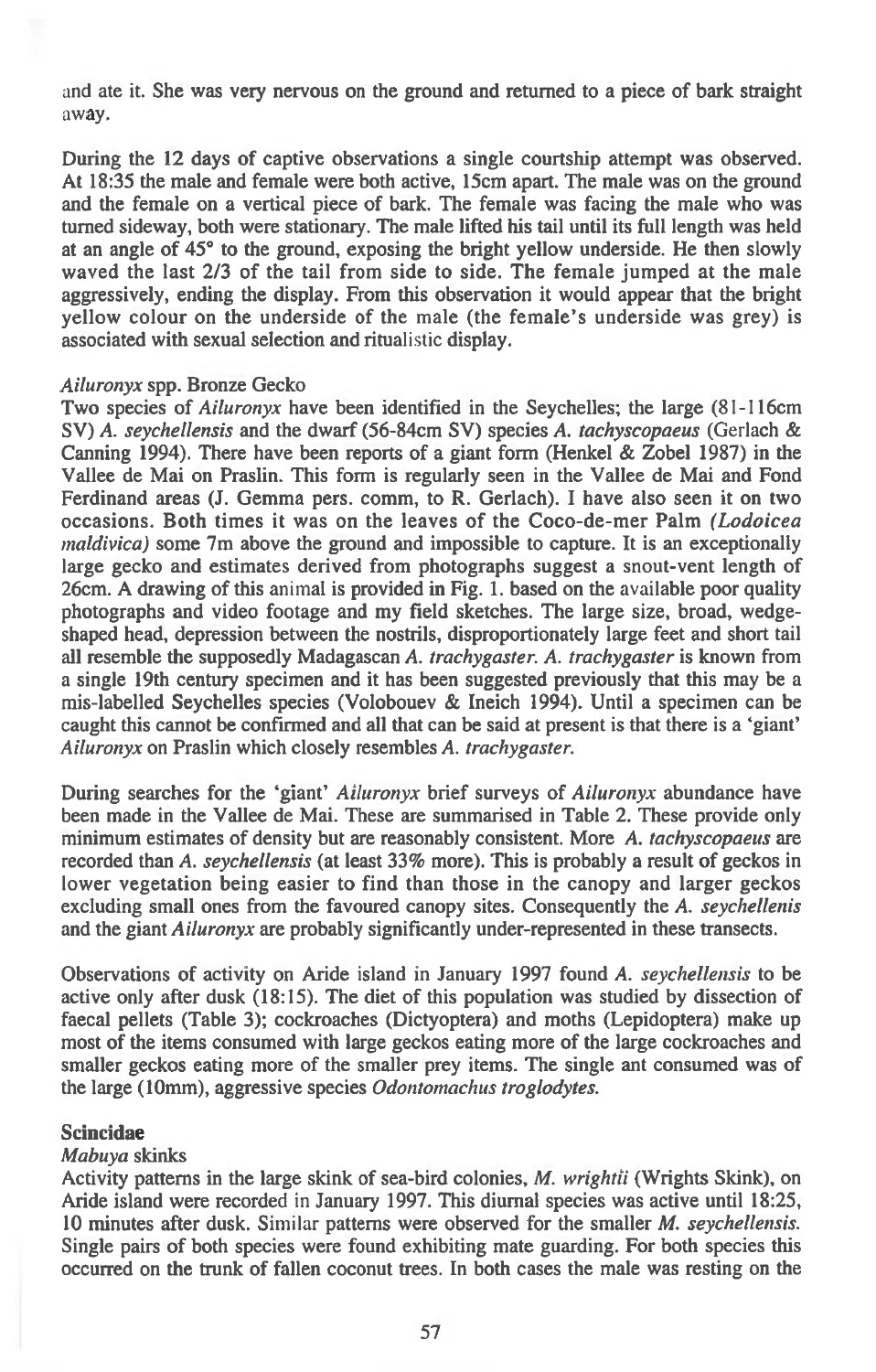back half of the female although mating was not occurring at the time. This behaviour started at some undetermined time in the late afternoon and continued until after dusk. The *M. seychellensis* pair separated at 18:30 when both individuals hid in leaf litter. The *M. wrightii* pair were found in this position at dusk (18:15) and remained motionless, in a very exposed position until 19:15 when they were disturbed. The skink population density on Aride is exceptionally high and the consequent likelihood of disturbance during mating may make mate guarding advantageous in this situation, despite the potential dangers of remaining exposed after dark.

The diets of *Mabuya* were investigated on Aride very briefly in January 1997. Of two faecal pellets of *M. seychellensis,* beetle remains were found in two and an ant *(Pheidole*  sp.) in one. A single *M. wrightii* pellet contained two small beetles (5mm long) and scales identifiable as those of *M. seychellensis.* Large *M. wrightii* are often seen chasing smaller skinks (usually *M. seychellensis)* and this indication of predation on the smaller species is interesting. It is impossible to say whether this is evidence of predation or of carrion feeding although cannibalism in *M. seychellensis* has been seen elsewhere (pers. obs.). It is notable to note that both species consume large quantities of carrion in the sea-bird breeding season when skinks are often seen fighting over bird carcasses. This behaviour may mean that carrion eating skinks may be carriers of the bacterium *Etysipelothrix rhusiopathiae* which has been implicated in the deaths of skink predating birds on Aride in recent years. Paralysed and dead *M. wrightii* are frequently found on Aride (Betts pers. comm. and pers. obs.) although bodies of the smaller *M. seychellensis*  are never encountered. This could be due to small immobilised skinks being easy prey to the larger species.

#### *Pamelascincus gardineri*

This burrowing skink occurs on several islands, from sea-level to high forest. Although there are no published records of the species from Cerf island an adult was found at the edge of the marsh on the island in January 1996. Unquantified observations indicate that the largest population is found on Silhouette island. A single individual (snout vent length 72mm, tail 54mm, weight 14g) was captured on Silhouette in January 1998 and observed for 4 days. During that time only diurnal activity was noted, the skink was seen to spend equal lengths of time foraging on the surface (Plate 2) and under leaf litter. It was fed crickets, house flies *(Musca* sp.), moths and a burrowing cockroach *(Pycnoscelus surinamensis)* but only the latter was eaten. Fresh faecal pellets contained beetle elytra. As beetles are abundant in the leaf litter on Silhouette and the single item eaten in captivity was a burrowing cockroach it is probable that this species feeds exclusively on arthropods inhabiting leaf litter.

#### **Testudinidae**

#### *Dipsochelys* Giant tortoises

Recent taxonomic work on the giant tortoises of the western Indian Ocean has established that three distinct living species can be recognised (Gerlach & Canning 1998). The majority of tortoises in Seychelles are the Aldabran *Dipsochelys dussumieri*  (often called *Geochelone gigantea* or *D. elephantina).* Some 120,000 of these survive in the wild on Aldabra and there are also introduced populations on other islands, such as Fregate and Curieuse. This is a grazing species and, as with most tortoises of open grasslands, has a regularly domed shell (Plate 3). The recently rediscovered species include *D. hololissa* which originates from the high, forested islands. Although a grazing species it has a slightly flattened, broad shell which characterises tortoises from forests or scrubby habitats where some degree of streamlining is advantageous (Plate 4). This species is restricted to 8 known individuals in Seychelles and 2 elsewhere. The other rediscovered species is *D. arnoldi,* a saddle-backed species (see front cover).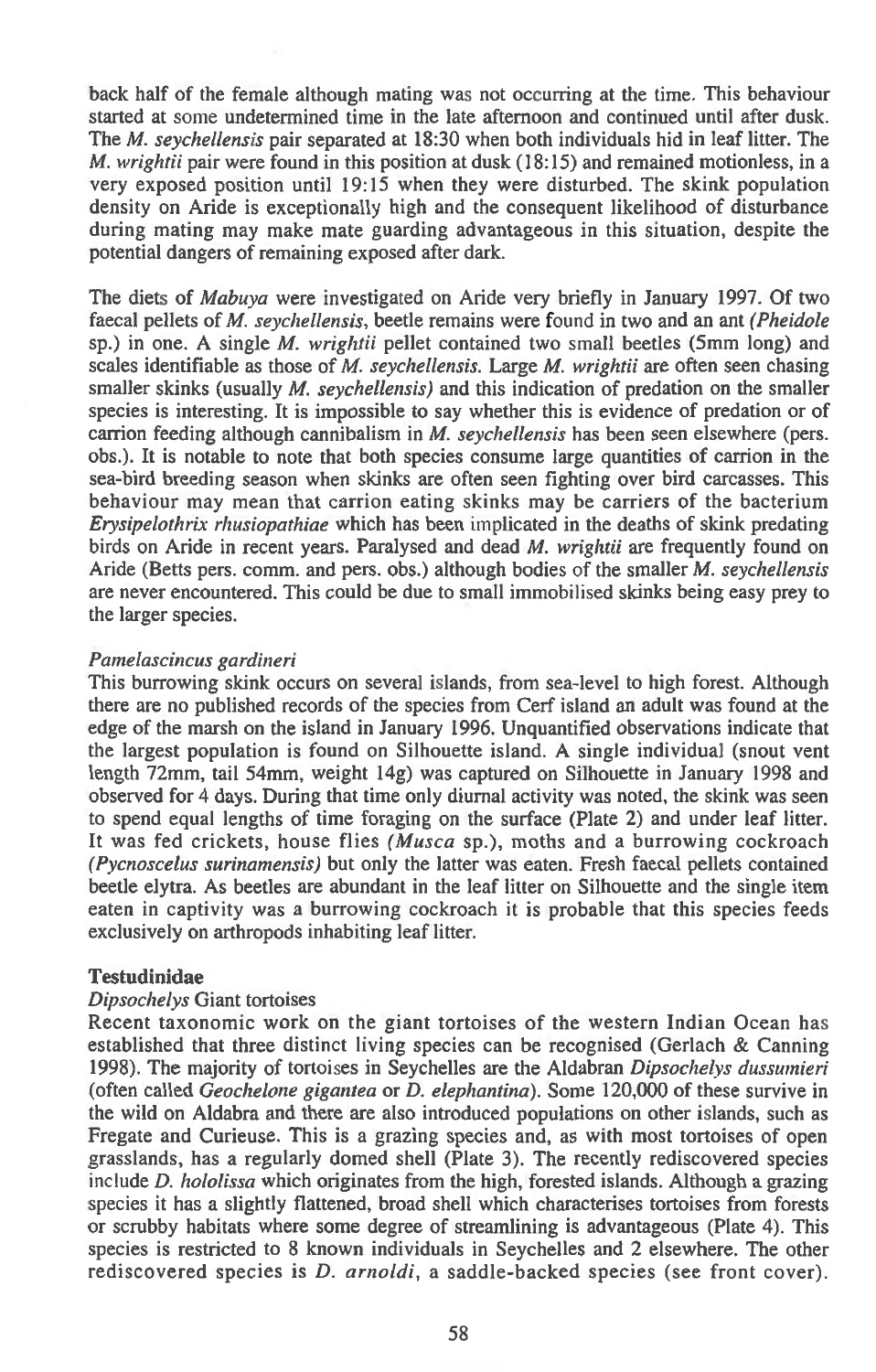The unmistakable shape of this species, with its long, flat shell and high shell opening, is characteristic of a browsing species. As with *D. hololissa* it barely clings to survival with 18 individuals identified to date (only 3 of these female).

#### **Elapidae**

#### *Pelamis platurus* Yellow-Bellied Sea Snake

Yellow-Bellied Sea Snakes have not been recorded in Seychelles waters although they are occasionally recorded in southern Africa. In January 1998 a snake was washed onto a beach on Mahe (Plate 5); this excited the interest of naturalists, divers and the Seychelles media and was extensively photographed and filmed. It was defined as a Yellow-Bellied Sea Snake and is the first unequivocal record for that species in Seychelles waters. Earlier the same month passengers on a cruise ship had observed a snake near Poivre island; this was not photographed but was described as having a yellow underside and may refer to the same species (G. Gerlach pers. comm.).

|           | Lepidoptera |                    |    |       | Diptera*       | Orthoptera | Homoptera      |    |                | Trichoptera    | <b>Opiliones</b> |
|-----------|-------------|--------------------|----|-------|----------------|------------|----------------|----|----------------|----------------|------------------|
|           |             |                    |    |       |                |            |                |    | all            |                |                  |
| Size (mm) | $\leq$      | $12 - 5$           | >5 | l all | <6             | 8          | $\leq$         | >5 | $5 - 8$        | 5              | 6                |
| Eaten     | 6           | 14                 | 10 | 20    | $\overline{4}$ |            | $\overline{2}$ | 10 | $\overline{2}$ | 0              | $\theta$         |
| Rejected  | $\theta$    | l0                 |    |       | $\Omega$       | $\Omega$   | $\theta$       |    |                | $\overline{2}$ |                  |
| $%$ eaten |             | $100$   $100$   91 |    | 95    | 100            | 100        | 100 0          |    | 67             | $\theta$       | 0                |

**Table 1.** Diet of captive *Urocotyledon inexpectata* 

\* Diptera included the families Drosophilidae, Tipulidae, Chironomidae, Micropexidae

**Table 2:** Number of *Ailuronyx* seen on 6m wide transects with numbers per hectare in parentheses

| Date      | <b>Transect</b><br>length $(km)$ | seychellensis | tachyscopaeus | 'giant' | $A.$ sp.? | <b>Total</b> |
|-----------|----------------------------------|---------------|---------------|---------|-----------|--------------|
| 26/6/1996 | 1.5                              | 3(3.3)        | 4(4.2)        | 1(1.6)  | 2(2.2)    | 10(11.2)     |
| 10/1/1997 | 3                                | 6(3.3)        | 9(5)          | 1(0.5)  |           | 16(8.8)      |
| 11/1/1997 | 3                                | 5(2.8)        | 14(7.8)       |         |           | 19(10.5)     |